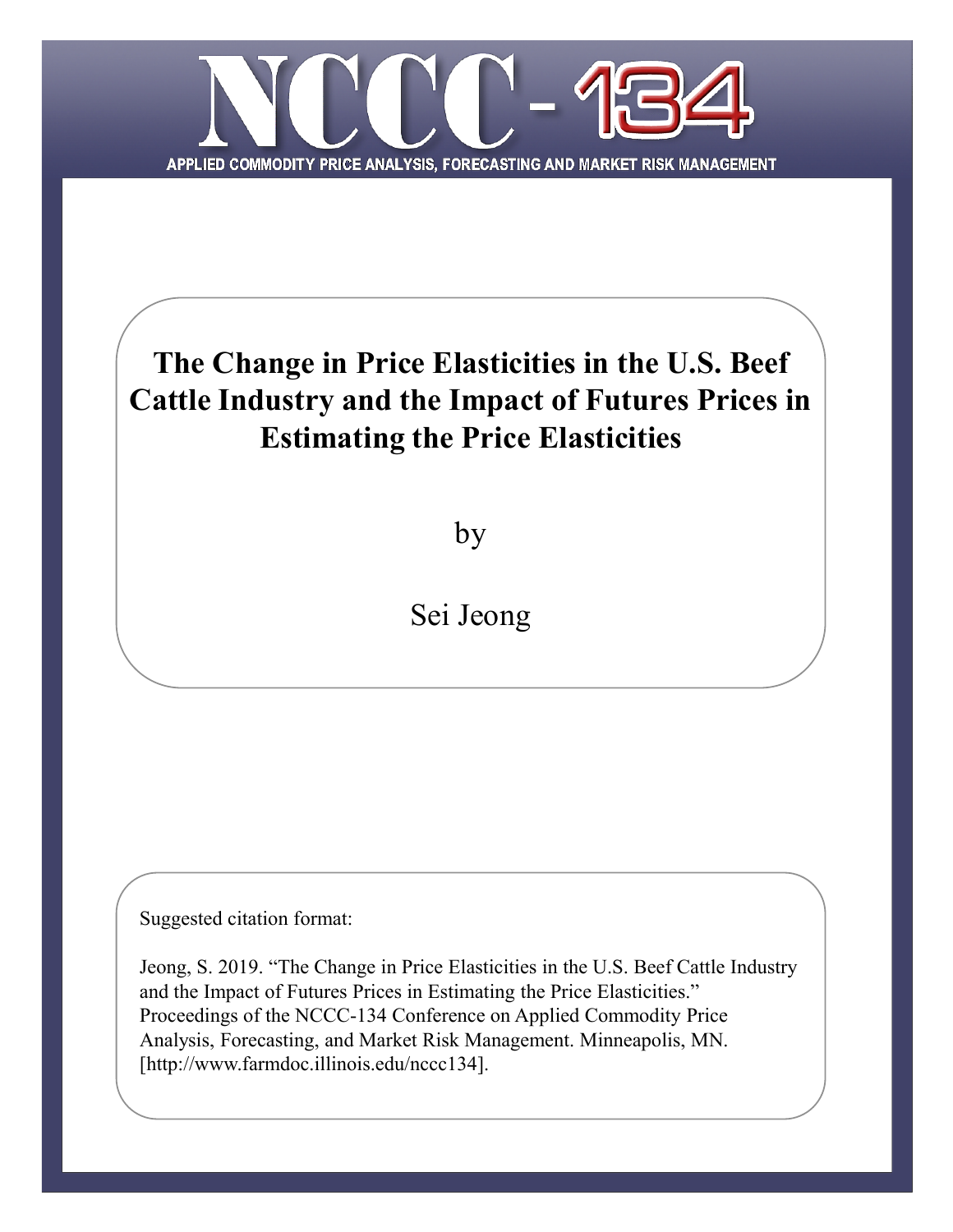# **The Change in Price Elasticities in the U.S. Beef Cattle Industry and the Impact of Futures Prices in Estimating the Price Elasticities**

Sei Jeong<sup>1</sup>

*Paper presented at the NCCC-134 Conference on Applied Commodity Price Analysis, Forecasting, and Market Risk Management*

*Minneapolis, Minnesota, April 15-16, 2019*

Copyright 2019 by Sei Jeong. All rights reserved. Readers may make verbatim copies of this document for non-commercial purposes by any means, provided that this copyright notice appears on all such copies.

<sup>1</sup> Sei Jeong is a PhD student in the Department of Agricultural and Applied Economics at the University of Georgia. seij@uga.edu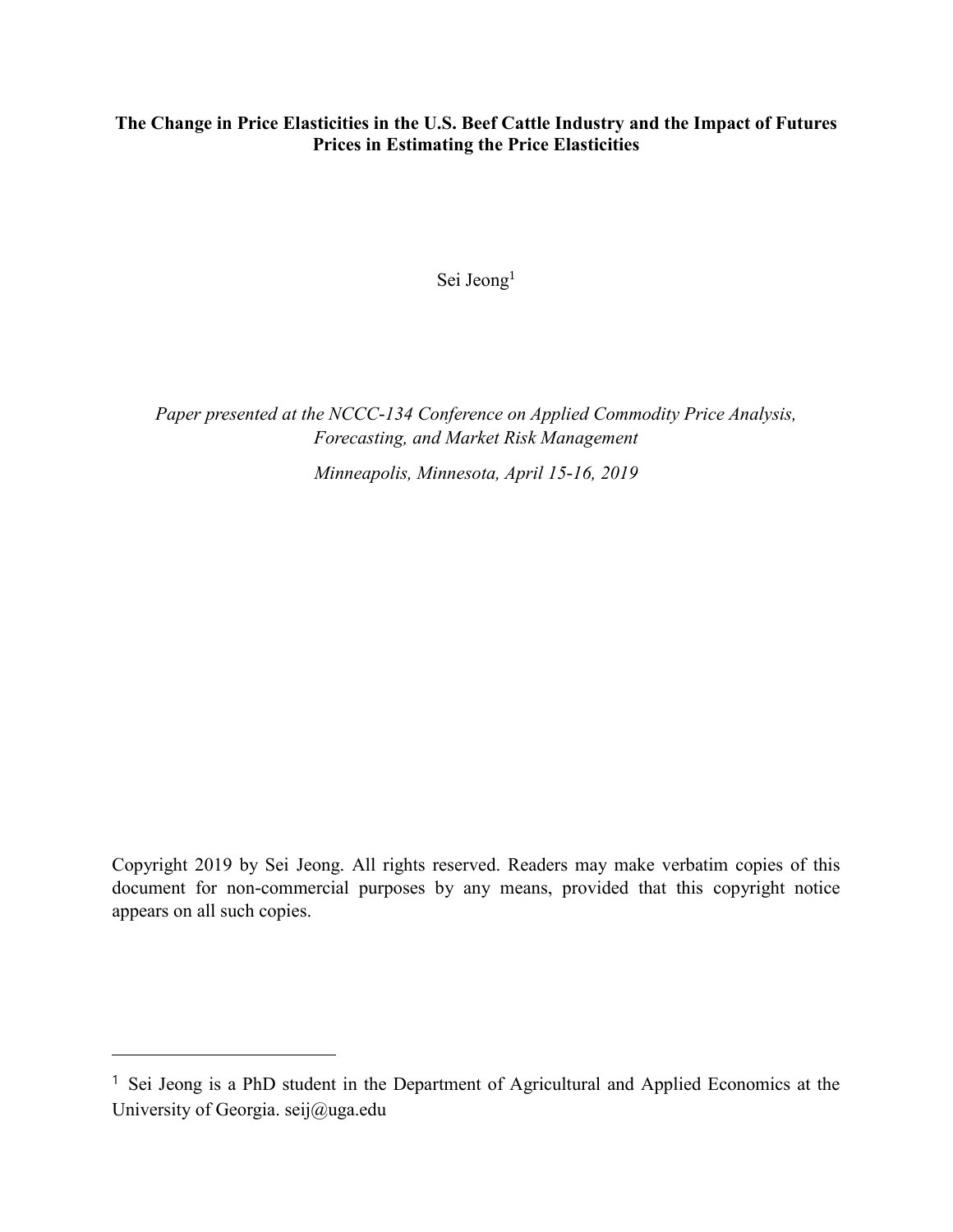### **The Change in Price Elasticities in the U.S. Beef Cattle Industry and the Impact of Futures Prices in Estimating the Price Elasticities**

#### **Practitioner's Abstract**

*This paper estimates price elasticities in the U.S. beef cattle industry by using the data for the time period during December 1999 and June 2018. In addition to the adaptive model which was used by many previous studies this study also uses rational expectations model by using futures prices to consider the life cycle of growing cattle. The results show that fed cattle supply is more affected by consumption good criteria rather than capital goods criteria in the short term. The long run own price elasticity for fed cattle supply has increased a lot compared to the estimates from previous studies. It implies that producers' low budget situation caused by several droughts has had a considerable impact on the cattle industry. The results for the feeder cattle demand are consistent with profit maximization behavior of the producers.* 

**Key words**: fed cattle, feeder cattle, price elasticities, futures price

#### **Introduction**

The cattle industry is an important segment of the United States agricultural economy. According to the 2012 Census of Agriculture, the number of farms and ranches specializing in beef cattle was 727,906 and the number of cattle and calf operations was 913,246. In 2015, U.S. beef production was 23.69 billion pounds (carcass weight), and total U.S. beef consumption was 24.81 billion pounds. In addition, the total cash receipts for the beef industry was \$78.2 billion in 2015, which represented about 21 percent of the \$377 billion total cash receipts from agricultural commodities (USDA, National Agricultural Statistics Service, 2016). The beef industry is economically important and understanding its economic fundamentals is paramount for the design of policies. With that in mind, estimating expected changes in beef cattle supply and demand is especially important.

The estimation of supply response for beef cattle must carefully take into account the dynamics of raising cattle, which depends on expected prices, rather than current price, because of biological and technological factors. There is no agreed upon model of price expectations in empirical studies. Some studies use the Naïve Expectation Model or Adaptive Expectations. Rational expectations and futures prices are also used. Empirically, the evidence for the elasticity of supply in the short run is mixed with some studies showing a positive value (Rosen 1987; Marsh 1994; Sarmiento and Allen 2000) while others find a negative value (Rezitis and Stavropoulos 2010). Some of these differences can be explained by the estimation models, the methods or the data.

The first goal of this study is adopting the empirical approach of Marsh (1994), which builds a partial adjustment model with monthly data from January 1978 to June 1991 for fed supply and feeder placements models, using recent data to see whether their results are robust to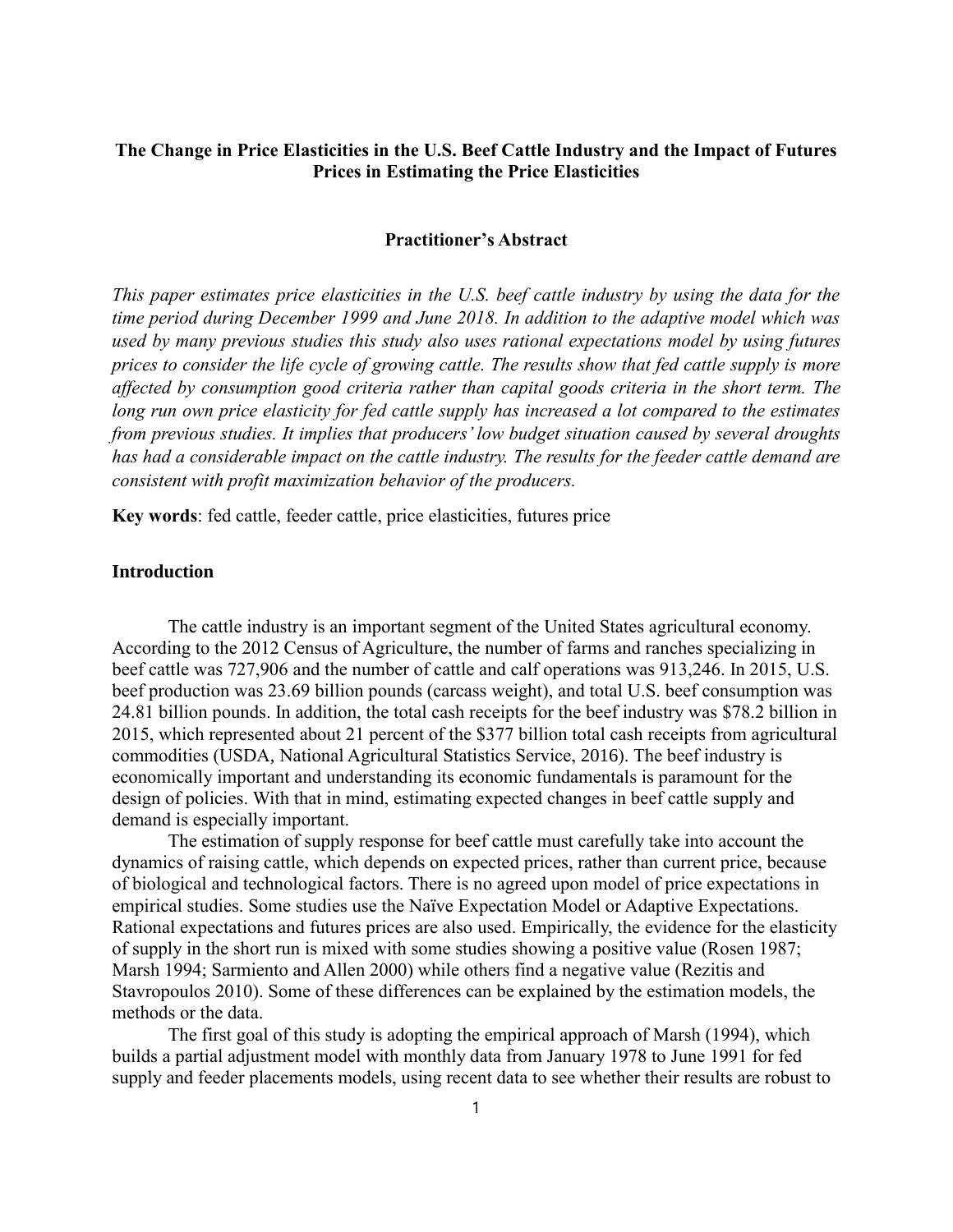the period covered by the data. The U.S beef industry has experienced several changes since 2000, for instance, the discovery of BSE in Canada and the United States, droughts and a major economic recession. However, no study has estimated values for elasticities of demand and supply in the last 18 years.

This study also improves on the method used in prior studies. Specifically, instead of modeling expectations using naïve or adaptive expectations, it also uses futures prices with a proper lag selection to model expected price. Futures prices can be thought of as representing price expectations as formulated in a rational expectations model where market participants use all the information available about the demand and the supply to formulate their expectations. However, many empirical studies in the U.S. cattle industry use previously observed prices to model the expected price without considering the biological life cycle of cattle. In particular, the approach of this paper uses a 6-month lag on the futures prices to reflect the specific amount of time taken to grow cattle. After completion of the "backgrounding" stage, calves are placed on feed, where they are fed high-energy feed rations and gain weight for slaughter about six months later (USDA APHIS, 2012). This known dynamic of cattle production informs which futures price to use to formulate price expectations.

#### **Background Information about the U.S. Cattle Industry**

Calves born between January 1 and June 30 are referred to as spring calving or fallweaned calves and are the most common calving system in the United States (USDA, National Agricultural Statistics Service, 2016). In the first six months of their lives, most male calves are castrated. Calves born in the spring are weaned from their mothers in the fall once their digestive system can process solid feed. Female calves are both a consumption good and a capital good. That is, a cow-calf operator must decide whether to retain a female calf in the breeding stock (capital) or send it to backgrounding (consumption).

Weaned calves go through backgrounding stage for four to six months. In this stage, cattle can be in pens or lots and feed on dry forage, silage, and grain. Once backgrounding is completed, the calves, which are about one year old, are placed on feed, where they are fed highenergy feed rations to gain weight before slaughter. Most cattle spend about six months in a feedlot facility before reaching the optimal weight for slaughter.

U.S. feedlots typically purchase feeder cattle at about 600-800 pounds and feed them for approximately six months, at which point they weigh about 1300-1500 pounds. Most fed cattle are sold for slaughter when they are between 18 and 24 months old.

#### **Review of Literature on Elasticities**

Several studies of beef supply focus on modeling dynamics and expected prices. The literature employs several models, including the adaptive expectations model from Nerlove (1956). Adaptive expectations, along with the partial adjustment model, are often used in agricultural commodity supply models. While adaptive expectation is commonly used, many studies of beef supply response seek to improve upon that model. The adaptive expectation model assumes that suppliers form their expectations about what will happen in the future based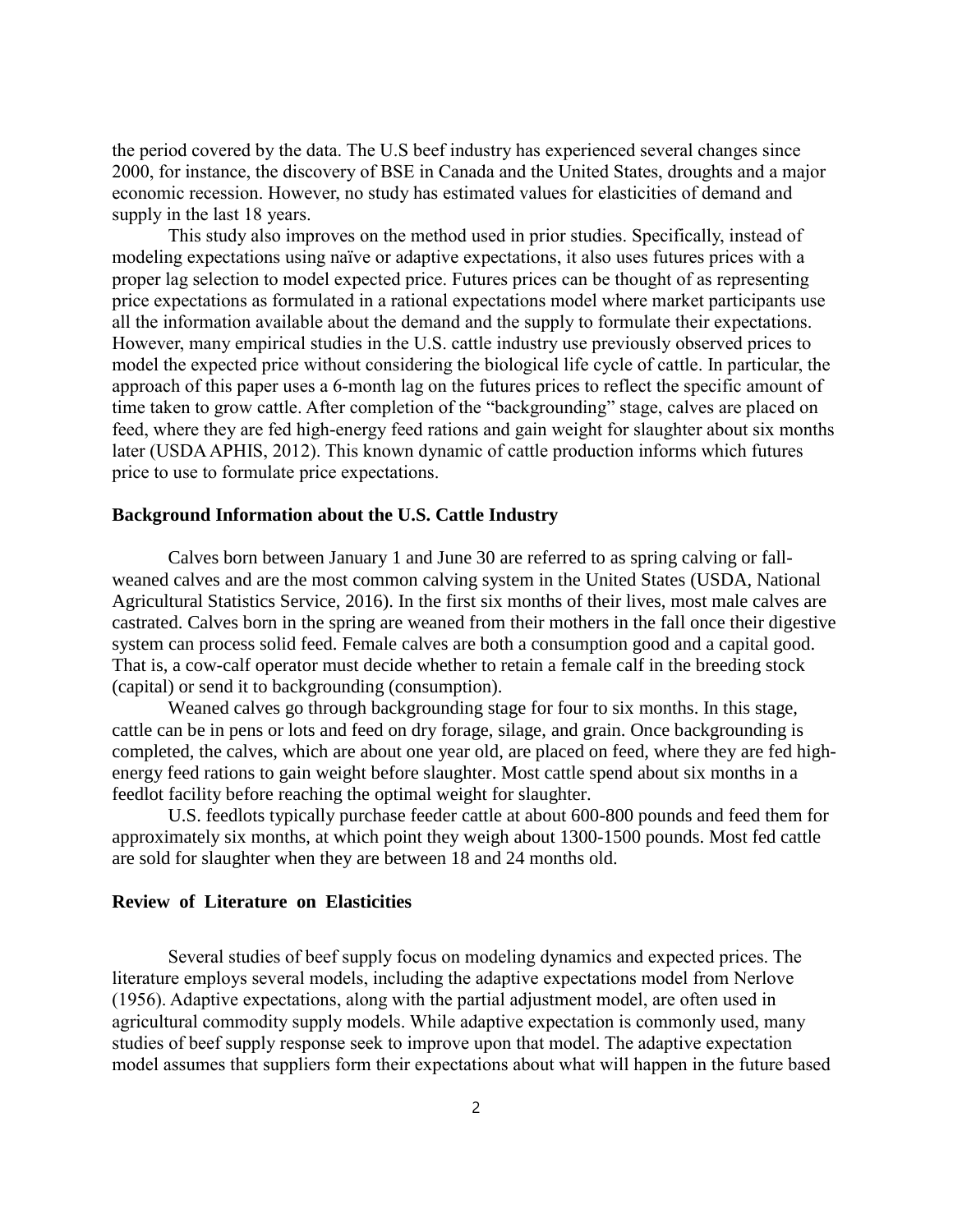on what has happened in the past. To be specific, it considers that producers revise their notion of "normal price" in proportion to the difference between the current price and their previous idea of a normal price.

Shonkwiler and Hinckley (1985) use adaptive expectations along with a partial adjustment model to estimate the supply responses in the feeder market. In addition, the authors use futures price to model rational expectations of prices.

Marsh (1994) estimates supply and demand elasticities for fed cattle and emphasizes on the dynamics of input and output prices to improve empirical supply estimation using monthly data. Marsh (1994) uses an autoregressive distributed lags model that he estimates by two-stageleast squares. The results found that the output price elasticity of fed cattle supply is negative in the short run, but it changes to positive signs in the intermediate run and the long run. It means that cattle marketing decisions in the short term are considered capital whereas over the longer run, fed cattle are a consumption good and their supply reflect major resource adjustments and technology changes.

Buhr and Kim (1997) investigate the dynamic structure of vertically linked sectors of the U.S. beef industry. They adopt a production theory model relying on the theory of the firm to derive hypotheses to test dynamic adjustment. The authors use quarterly data and assume that live cattle and beef imports are used by U.S. beef firms in response to the inherent fixity in domestic beef production. The result demonstrates that all own-output supply elasticities are positive except for domestic beef production, which is negative in the short run but positive in the long-run.

Sarmiento and Allen (2000) replicate Marsh (1994), and improve the model using an error correction model (ECM). They also evaluated out-of-sample performance both of Marsh's model and the ECM. Sarmiento and Allen (2000) show that the out-of-sample forecast performance from ECM is more accurate than the model from Marsh (1994), hence they argue that the ECM is superior to the model in Marsh (1994). Sarmiento and Allen (2000) find a negative short run supply elasticity as in Marsh (1994).

Marsh (2003) uses an autoregressive distributed lags (ADL) model to determine the effects of declining U.S. retail beef demand on farm-level beef prices and production. The model uses annual data and variables for the U.S. prime interest rate and technology in cattle production are included in the model. He used iterative three-stage least squares (I3SLS) regression with a system of derived demands and primary supplies in the slaughter and feeder cattle sectors.

Rezitis and Stavropoulos (2010) study beef supply response in Greece. The authors use a Generalized Autoregressive Conditional Heteroscedasticity (GARCH) process to estimate expected price and price volatility. In addition, they estimate symmetric, asymmetric and nonlinear GARCH models. The specific lag structure of the price equation was selected by using the general-to specific method. The authors also consider the gestation-birth period and the maturation period until slaughtering, which is about  $26~27$  months, for the lag structure. Rezitis and Stavropoulos (2010) find positive values for the short run and the long run supply price elasticities.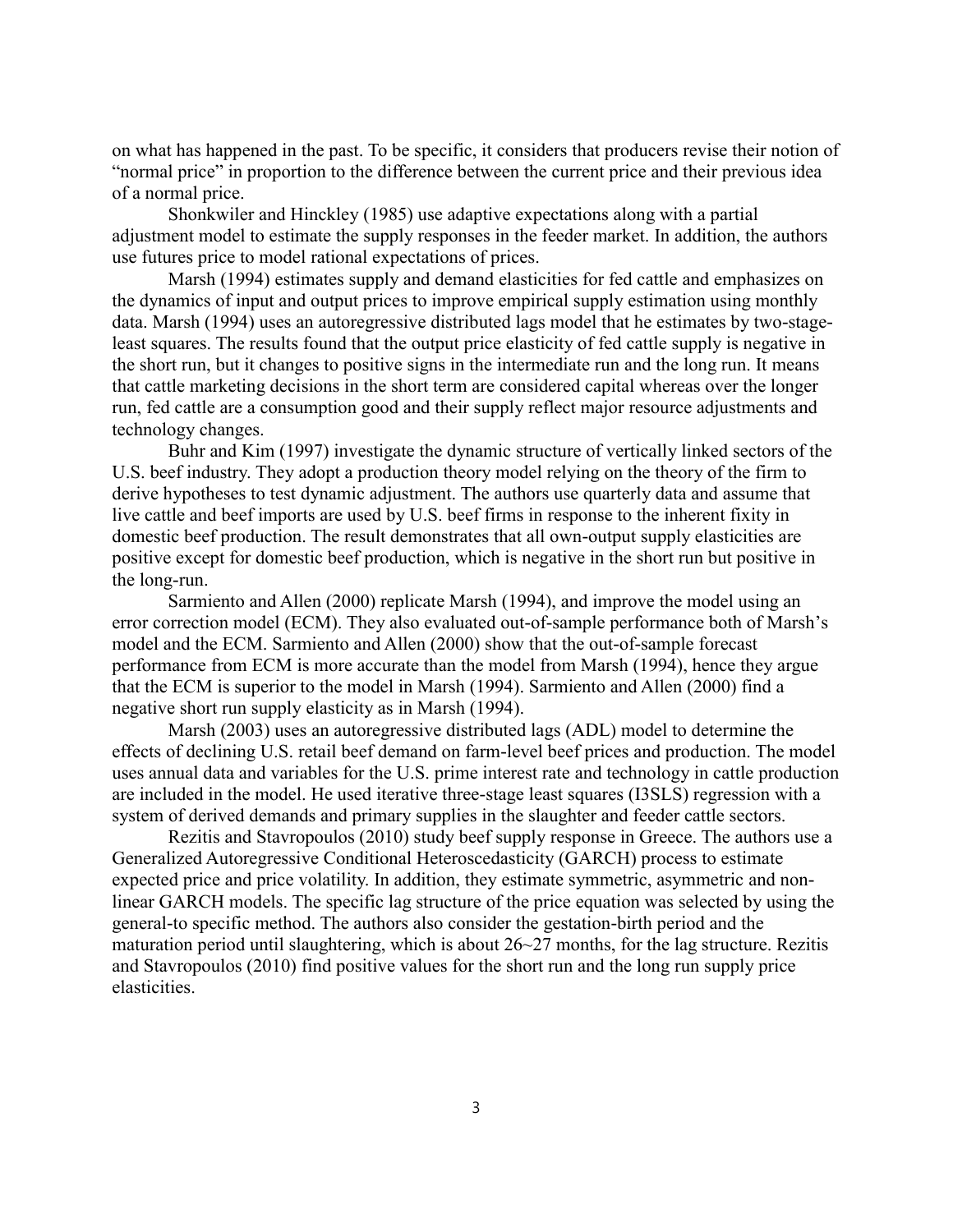#### **Empirical Models**

The theoretical model of this study captures the important features of the U.S. cattle industry. The model assumes that producers maximize profits conditional on output and input prices. Most studies use lags on price variables to model price expectations using an adaptive expectation framework.

In a given month, the short-run profit function for a feedlot  $i$  producing only fed cattle is given by

(1) 
$$
\pi_i = PF \cdot QF_i \cdot f(I) - C_i[QF_i, INV_i, QP_i, PP, PC, g(I)]; \quad i = 1, 2, ..., I.
$$

where PF is the price of fed cattle and  $QF_i$  is the quantity of fed cattle marketed for slaughter.  $C_i[\cdot]$  is the cost as a function of the quantity of fed cattle, the number of cattle on feed (INV<sub>i</sub>), the feeder cattle placements  $(QP_i)$ , feeder cattle price  $(PP)$  and feed grain price  $(PC)$  (Marsh, 1994, Rezitis and Stavropoulos, 2010). The price of beef, the interest rate, and the cost of other inputs are parameters faced by producers to determine the optimum slaughter age and feed input for a steer (Jarvis, 1974).

Taking the partial derivatives of (1) with respect to  $QF_i$  and  $QP_i$ , the feedlot maximizes profit with respect to the quantity of fed cattle marketings (fed cattle supply) and feeder cattle placements (feeder cattle demand). The short-run supply function for fed cattle is

(2)  $QF_i^S = \phi_i(PF, PP, PC, INV_i, I),$ 

and demand function for feeder cattle is

(3)  $QP_i^D = \varphi_i(PF, PP, PC, INV_i, I).$ 

Equation (2) shows that fed cattle supply depends on the price of fed cattle, the price of feeder cattle, the corn price, the number of cattle on feed, and interest rate. Equation (3) shows that feeder placement demand also depends upon the same exogenous factors.

The market supply function for fed cattle is obtained by summing individual supply functions of all producers, and the market demand for feeder cattle placements is obtained by summing all producers' demand functions.

(4)  $QF^S = \theta(PF, PP, PC, INV, I, GDP, Dum)$ .

(5)  $OP^D = \vartheta(PF, PP, PC, INV, I, GDP, Dum)$ .

, where **Dum** represents monthly binary variables for seasonality, and **GDP** represents GDP of the USA.

#### **Data**

I use monthly time series data for the period of December 1999 through June 2018. Similar data were used in Marsh (1994) and Sarmiento and Allen (2000). I obtained quantities and prices from the United States Department of Agriculture (USDA), where data were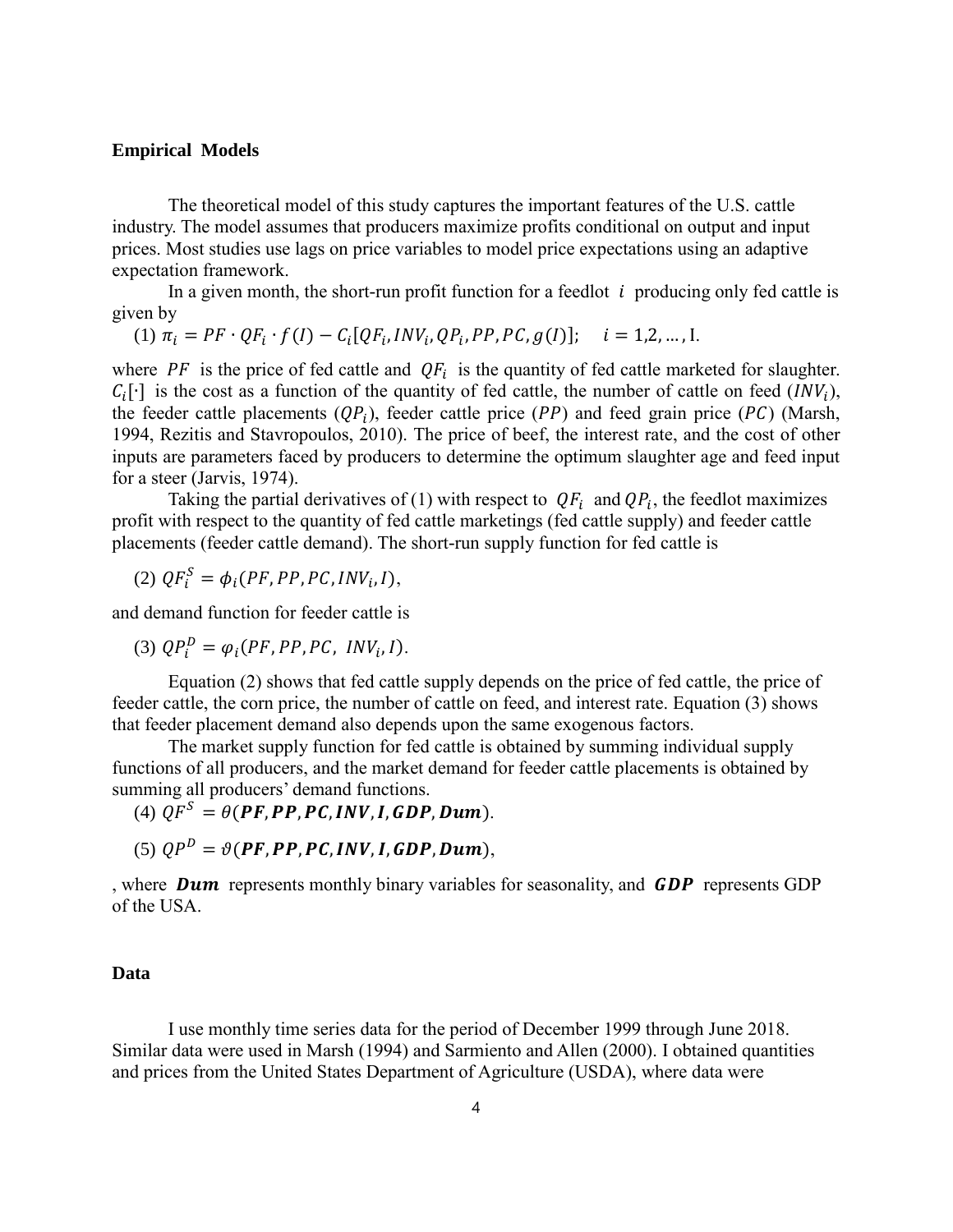assembled by the Livestock Marketing Information Center (LMIC). The six-month treasury bill rate was obtained from the Federal Reserve Bank of ST. Louis (FRED) and the monthly GDP index was obtained from macroeconomic advisers by HIS Markit. I deflated all price variables by the consumer price index (Dec, 2017=100), which I obtained from the Bureau of Labor Statistic (BLS).

Table 1 summarizes the definitions of the variables, and Figure 1 summarizes the data. There are downward trends for both the quantities of fed and feeder cattle. Some explanations for the downward trends are high feed costs, high operating cost, age of the producer, prolonged drought, and withholding heifers and cows in order to rebuild herds (Paterson, 2015).

A few events have impacted U.S. cattle production including a drought in 2000, recession in 2008 and 2009 and drought events between 2012 and 2014. The drought is one of primary reasons for the decreased cattle supply and high price of beef. Kansas, Oklahoma, and Texas, important producing states, have been affected by the droughts. The surge in the price of corn was also caused by the severe drought of 2012.

The inventory of cattle on feed is relatively stable. It peaks during the winter (December through January) and hits a low level during the months of August or September.

I begin by testing the stationarity of the data. Spurious regression occurs with nonstationary time series data that follow trends. It is important to test for the presence of unit roots to avoid spurious regressions. If there is evidence of unit roots, we must stabilize the data by expressing them in first difference or exploit cointegration relationships between variables that indicate a stable long run equilibrium

Table 2 shows the results of the Augmented Dickey-Fuller tests on each series. The table reports p-value for the tests, where the alternative hypothesis is a variable stationary. The result shows that price variables for fed cattle, feeder cattle, and corn are not stationary in levels. However, the variables are stationary in first difference, indicating that they are  $I(1)$  variables. This is the same result as in Sarmiento and Allen (2000). From the results, the price variables and interest variable are used as first difference.

#### **Results**

The empirical models are estimated by a two-stage least squares procedure because of the endogeneity of fed cattle price in equation (4) and the endogeneity of feeder cattle price in equation (5). As mentioned earlier, biological considerations govern cattle production. Moreover, farmers' expectations of prices must be considered in empirical models of demand and supply. When we consider the adaptive expectation model, where people form their expectations about the future based on what has happened previously, past use of inputs and outputs influences the current decision making. Therefore, the fed cattle supply and feeder cattle demand are modeled as autoregressive distributed lags (ADL).

For fed cattle supply, through current-period (t) to three-period (t-3) lags on the dependent variable are used, and the lag order 2 is used for other explanatory variables. Considering the finds that only price variables have unit roots I can reformulate the model to take into account the stationarity properties of the data: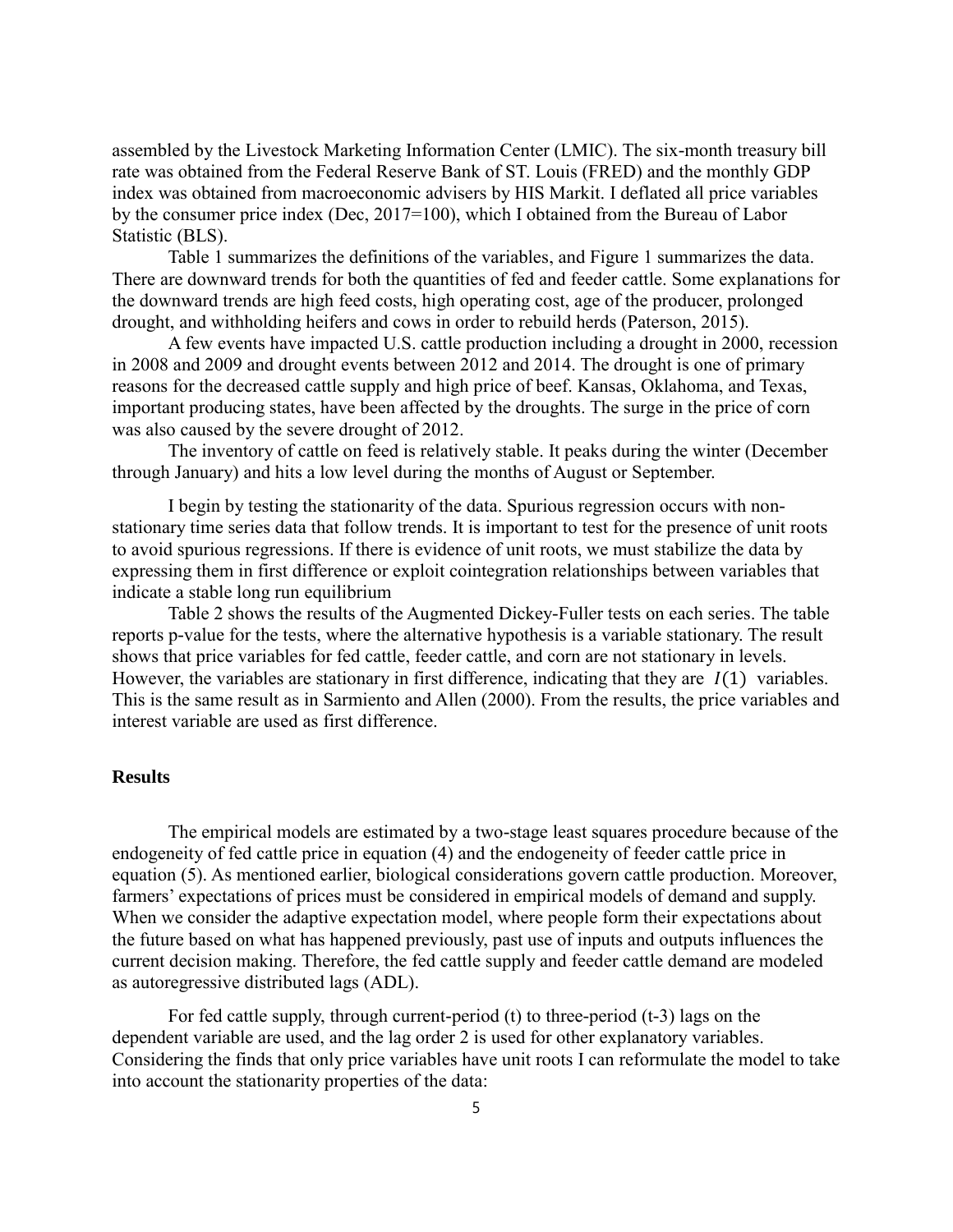$$
(6) \tQF_t^S = a_1 + \sum_{i=1}^3 \alpha_{1i} QF_{t-i}^S + \sum_{j=0}^1 b_{1j} \Delta PF_{t-j} + \sum_{k=0}^1 c_{1k} \Delta PP_{t-k} + \sum_{l=0}^1 d_{1l} \Delta PC_{t-l} + \sum_{m=0}^1 \beta_{1m} INV_{t-m} + \sum_{n=0}^1 \gamma_{1n} \Delta I_{t-n} + \sum_{p=0}^1 \delta_{1p} \Delta GDP_{t-p} + \sum_{q=2}^{12} \lambda_{1q} Dum_q + \nu_t.
$$

Similarly, the modified ADL for feeder cattle demand is as follow (7)  $QP_t^D = a_2 + \sum_{i=1}^2 \alpha_{2i}QP_{t-i}^D + b_2\Delta PF_t + c_2\Delta PP_t + d_2\Delta PC_t + \sum_{m=0}^1 \beta_{2m}INV_{t-m} + \gamma_2\Delta I_t +$  $\delta_2 \Delta GDP_t + \sum_{q=2}^{12} \lambda_{2q} Dum_q + \omega_t$ .

The lag order 2 is used for the feeder cattle demand, and lag order 1 is used for other explanatory variables. For the two-stage least squares procedure, real price of diesel is used as an additional instrumental variable. One additional lag order on fed cattle price and feeder cattle price are also used as instrument variables for fed supply and feeder placement, respectively.

Table 3 shows the regression results for the 2SLS. Observe first that an increase in the current fed cattle price  $(\Delta PP_t)$  leads to an increase in fed supply. The positive coefficient implies that fed cattle marketing decisions in the short term are affected more by consumption good criteria rather than capital goods criteria. An increase in current feeder cattle price  $(\Delta PP_t)$  leads to a decrease in fed supply, which is consistent with profit maximization behavior.

The current fed cattle price  $(\Delta PF_t)$  has positive effect on feeder cattle demand. It reflects a profit maximization behavior of fed cattle producers, where an increase in fed cattle price leads to an increase in cattle feeding returns.

From the results in Table 3, we can calculate price elasticities. The short-run price elasticity can be estimated as  $\frac{\partial Q}{\partial P_i} \times \frac{\sum P_i}{\sum Q}$  $\frac{\sum P_i}{\sum Q}$ , where the coefficient of  $\Delta P_{it}$  is  $\frac{\partial Q}{\partial P_i}$  $\frac{\partial Q}{\partial P_i}$  and  $\frac{\sum P_i}{\sum Q}$  is the ratio of the average price over the average quantity. I estimate the long-run price elasticity as  $\sum_{r=0}^{n} \frac{\partial Q_t}{\partial x_i}$  $\partial \Delta P_{it-r}$  $\frac{n}{r=0} \frac{\partial Q_t}{\partial \Delta P_{i,t}} \times \frac{\sum P_i}{\sum Q_i}$  $\frac{\sum P_i}{\sum Q} \times [1/(1 - \alpha_1 - \alpha_2 - \cdots - \alpha_l)],$  where the summation of the coefficients of  $\Delta P_{it}$  is divided by the cumulative supply effects. I use delta method for the price elasticities.

Table 4 shows the price elasticities for fed cattle supply and feeder cattle demand from the regression results in Table 3. From the previous literature, there have been conflicts in estimating short run elasticity for fed cattle supply with respect to fed cattle price. There are several studies which estimate negative supply elasticities with respect to fed cattle price. The negative elasticity is consistent with an expected increase in the asset value of cattle (Jarvis), but the table 4 reports that the short run elasticity for fed cattle supply is positive with respect to fed cattle price.

Previous literature agrees that the long run supply elasticity of fed cattle is positive, reflecting profit maximization behavior. Sarmiento and Allen (2000) estimate the long run fed cattle elasticity with respect to the fed price is 0.33, and Marsh (1994) estimate it is 3.24. The estimated long run supply elasticity of fed cattle from Table 4 is 4.13, which is larger than the estimates from previous literature.

For feeder cattle demand, the estimated elasticities in Table 4 shows that fed cattle price increases feeder cattle demand in both short run and long run. However, the effects of feeder cattle price and corn price on feeder cattle demand are insignificant.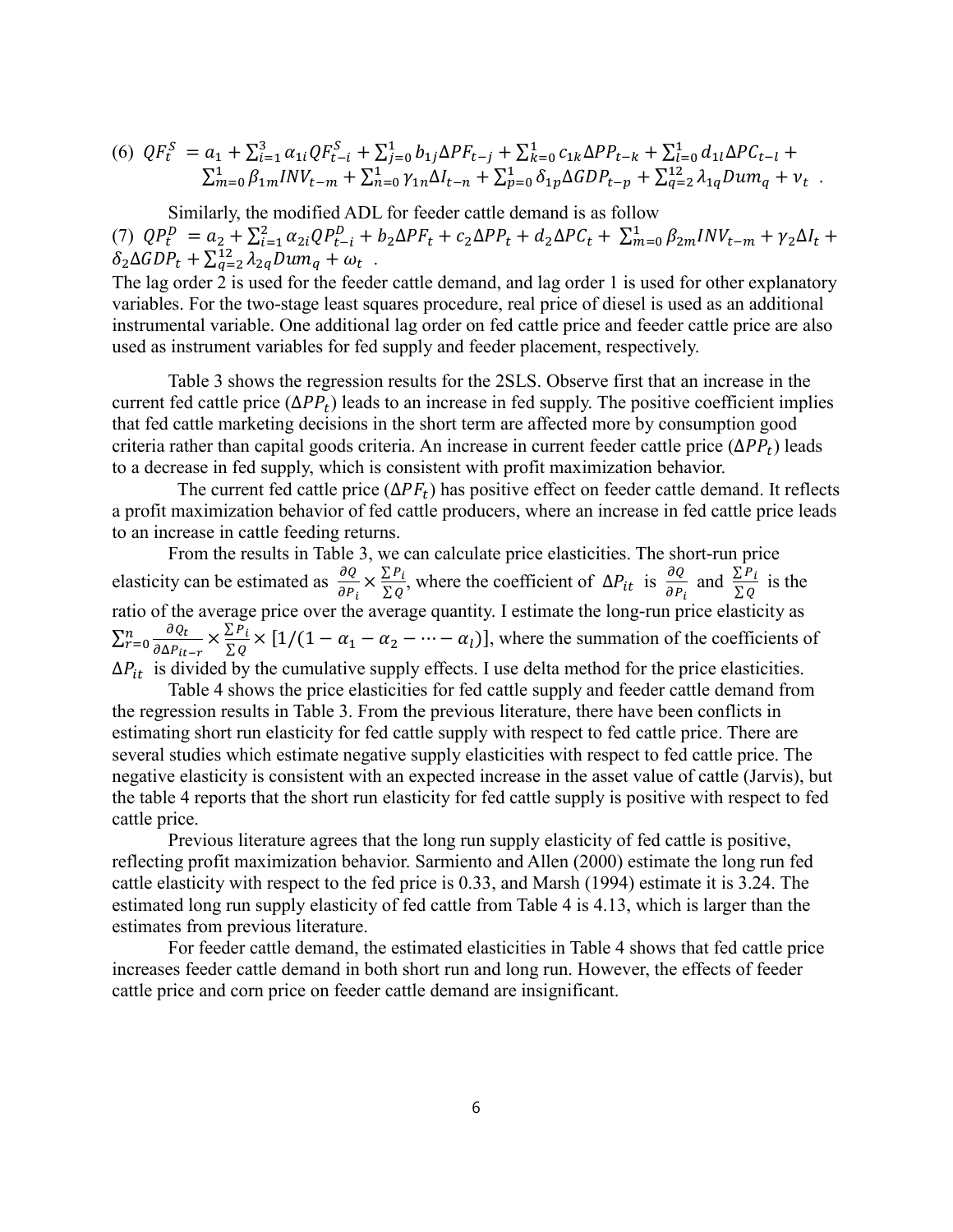#### **Using Futures Price for Price Expectation**

(7).

I use futures price in this part to model price expectations specifically considering the biological cycle of growing cattle. As mentioned earlier, after completion of the backgrounding stage, calves that are about one year old are placed on feed, where they are fed high-energy feed rations and gain weight for slaughter about six months later. This known dynamic of cattle production informs about which futures price to use to formulate price expectations.

Given the dynamic of cattle production, I can formulate a simple regression model for fed cattle supply as follows

(8)  $QF_t^S = \alpha_1 + \beta_1 PF_t + \beta_2 PP6_t + \beta_3 PC_{t-6,T} + \beta_4 INV_t + \beta_5 I_t + \beta_6 GDP_t + \lambda_1 Dum_t + \nu_t,$ where  $PP6_t$  is a six-month lag on the feeder cattle price, and  $PC_{t-6,T}$  is the price of corn expected six months ago from today. For feeder cattle demand, I can specify the following model:

(9) 
$$
QP_t^D = \alpha_2 + \gamma_1 PF_{t,T} + \gamma_2 PP_t + \gamma_3 PC_{t,T} + \gamma_4 INV_t + \gamma_5 I_t + \gamma_6 GDP_t + \lambda_2 Dum_t + \omega_t
$$
,

where  $PF_{t,T}$  is the current expectation of the price of fed cattle in six months and  $PC_{t,T}$  is the current expectation of the price of corn in six months.

For the equations (8) and (9), I will use futures prices to model expectations for the prices for fed cattle such that  $PF_{t,T} = FPF_t$  and for corn such that  $PC_{t,T} = FPC_t$  and  $PC_{t-6,T}$  $FPC6_t$ .

I obtained futures prices of fed cattle and corn from the USDA. To consider the dynamic of the cattle cycle, I adjust the futures price data to obtain price expectations based on the futures contract that expires soon after the six months period required.

Before estimating the regression models, I use the ADF test to check the stationarity of the new price variables. The ADF tests show that the futures price of fed cattle  $(FPF_t)$  and the futures price of corn ( $FPC<sub>t</sub>$  and  $FPC6<sub>t</sub>$ ) are  $I(1)$  variables.

As in the previous chapter, I stabilize the variables by expressing them in first difference. I use the same lag structure as in equation (6) for fed supply, and the equations are as follows

$$
\begin{array}{lll} (10) & QF_{t}^{S} & = a_{1} + \sum_{i=1}^{3} \alpha_{1i} QF_{t-i}^{S} + \sum_{j=0}^{1} b_{1j} \Delta PF_{t-j} + \sum_{k=0}^{1} c_{1k} \Delta PP6_{t-k} + d_{1} \Delta FPC6_{t} + \\ & \sum_{m=0}^{1} \beta_{1m} INV_{t-m} + \sum_{n=0}^{1} \gamma_{1n} \Delta I_{t-n} + \sum_{p=0}^{1} \delta_{1p} \Delta GDP_{t-p} + \sum_{q=2}^{12} \lambda_{1q} Dum_{q} + \nu_{t} \end{array}
$$

For the demand for feeder cattle placement, using the same lag structure as in equation

(11) 
$$
QP_t^D = a_2 + \sum_{i=1}^2 \alpha_{2i}QP_{t-i}^D + b_2\Delta FPF_t + c_2\Delta PP_t + d_2\Delta FPC_t + \sum_{m=0}^1 \beta_{2m}INV_{t-m} + \gamma_2\Delta I_t + \delta_2\Delta GDP_t + \sum_{q=2}^{12} \lambda_{2q}Dum_q + \omega_t
$$

I use once again the general to specific approach. Table 5 shows the regression results. It says that coefficients for the 6-month lagged feeder cattle price  $(\Delta PP6_t)$  is negative and statistically significant in the fed cattle supply regression.

The current expectation of the price of fed cattle in six months  $(\Delta F P F_t)$  has a significant effect on feeder cattle demand in 10% level, while the current feeder price  $(\Delta PP_t)$  and the current expectation of the price of corn in six months  $(\Delta FPC_t)$  do not have significant effect on feeder cattle demand.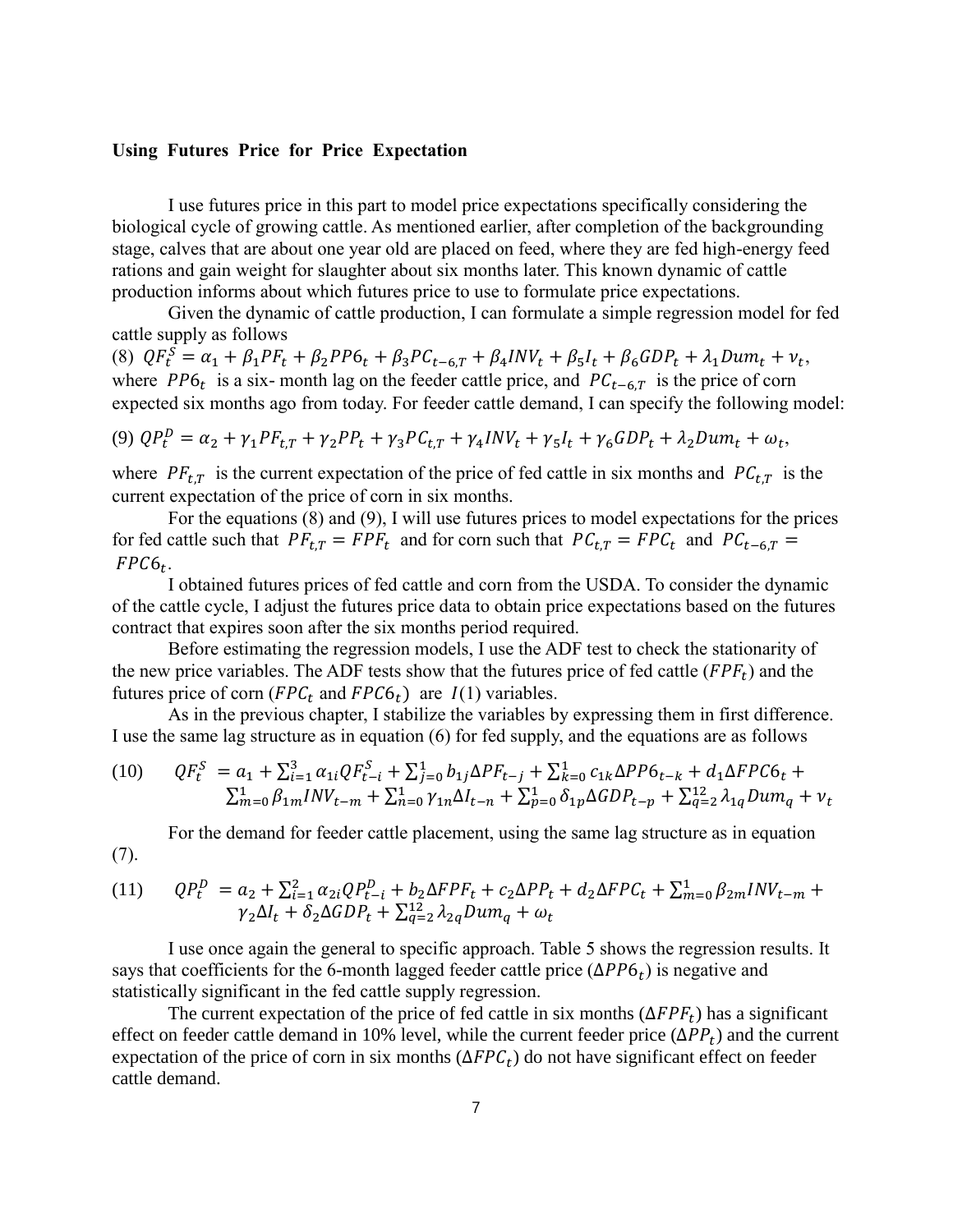The estimated price elasticities are reported in Table 6. For the fed cattle supply, the short and long run price elasticities with respect to fed cattle price are positive, and they are larger than the estimates from most previous studies. For feeder cattle demand model, only short run price elasticity with respect to fed cattle price is significant and consistent with profit maximization behavior.

#### **Conclusion**

This study estimates elasticities for fed cattle supply and feeder cattle placement demand in the United States. I use recent monthly data from December 1999 to June 2018. I estimate models previously used in the literature and estimate models using futures price that incorporate the biological dynamic in growing beef cattle.

The results show that the short run price elasticities for fed cattle supply were estimated as 1.813 and -0.877 with respect to fed cattle price and feeder cattle price, respectively. The positive short run own price elasticity for fed cattle supply implies that the cattle marketing decisions in the short term are affected more by consumption goods criteria. The long run price elasticities for fed cattle supply were estimated as 4.107 and -2.07 with respect to the fed cattle price and the feeder cattle price, respectively. These results imply that fed cattle supply responds positively to an increase in its price and negatively to input prices, which goes consistent with expectations. While, the long run price elasticity with respect to fed cattle price is higher than the estimates from the previous studies (0.33-3.24). The larger value of the long run own price elasticity for fed cattle supply might reflect budget impacts on producers. According to the U.S. drought monitor in August 2018, approximately 30% of cattle inventory in within an area experiencing drought. High feed and operating costs caused by droughts caused cattlemen to down-sized their herds so they have been in low budget situation. The low budget of the producers may drove the higher supply elasticities.

In alternative models, I use futures prices to model price expectations. Although using futures prices is a more sensible way of modeling price expectation, it does not provide improvement over the estimated values of the price elasticities with several of them being of the insignificance. In particular, only short run price elasticity for feeder cattle demand with respect to fed cattle price is significant when calculating by using delta method. The regression results from using futures prices were similar with the results from the adaptive models.

This study shows that estimates of supply and demand elasticities for cattle have changed since 2000 even though applying rational expectations using futures price does not seem to provide improvement. One possible consideration of using futures price can be risk aversion of producers. Producers would like to avoid production loss due to the expected price volatility of beef price, and Rezitis and Stavropoulos (2010) show that price volatility is an important risk factor in the supply response function of the Greek beef market. For future work, I would like to incorporate the price volatility into the rational expectations model and to allow for price uncertainty and risk aversion.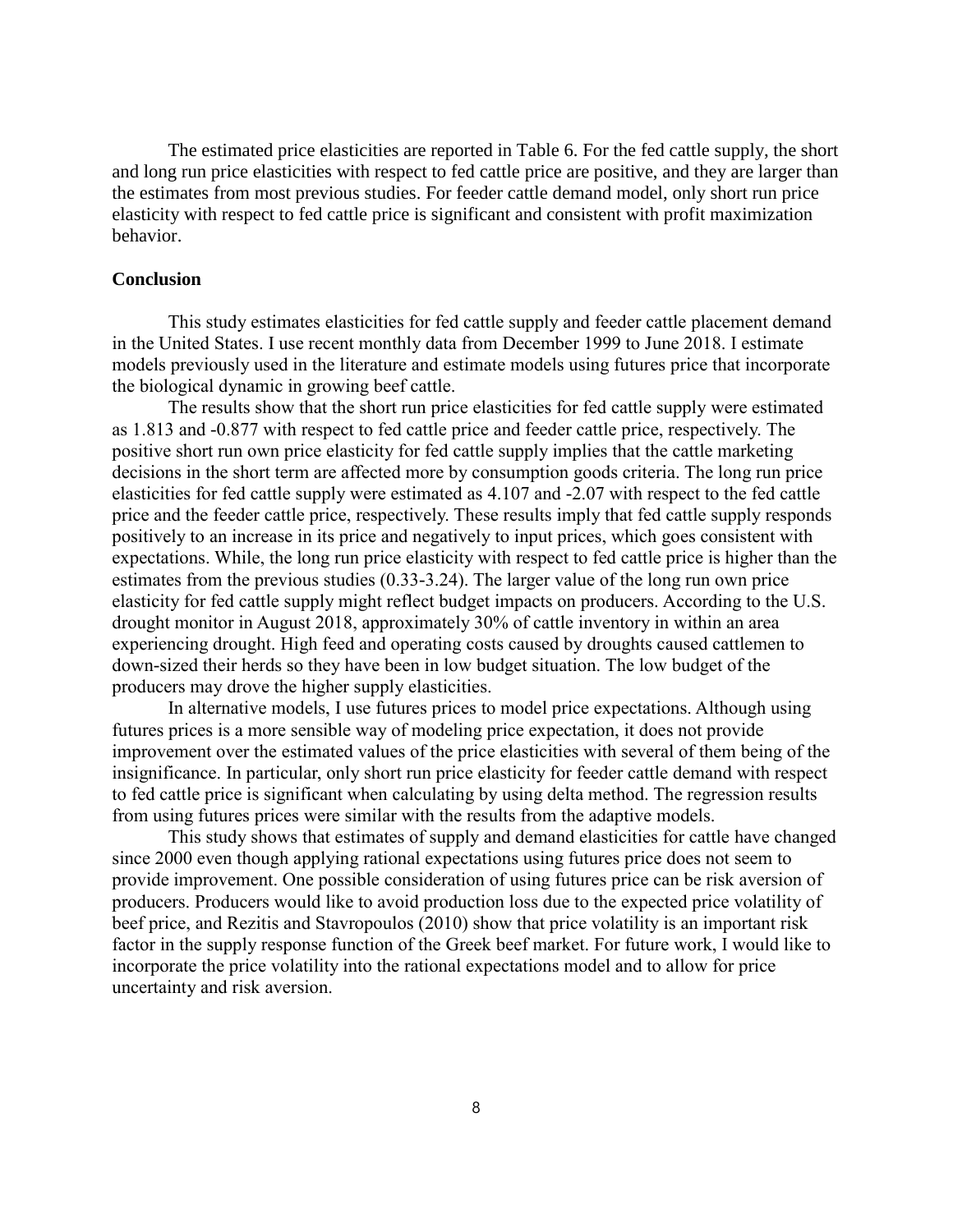#### **References**

- Buhr, B.L., and H. Kim. "Dynamic Adjustment in Bertically Linked Markets: The Case of the U.S. Beef Industry." American Journal of Agricultural Economics, 79(1997):126-138.
- Greene, W. H. Econometric Analysis. (S.I.: Pearson, 2012).
- Hendry, D.F. Econometrics: Alchemy or Science. (Oxford: Oxford University Press, 2000).
- Jarvis, L. S. "Cattle as capital goods and ranchers as portfolio managers: an application to the Argentine cattle sector." Journal of Political Economy, 82.3(1974):489-520.
- Marsh, J.M. "Estimating Intertemporal Supply Response in the Fed Beef Market." American Journal of Agricultural Economics, 76(1994):444-453.
- Marsh, J.M. "Impacts of Declining U.S Retail Beef Demand on Farm-Level Beef Prices and Production." American Journal of Agricultural Economics 85(2003):902-913.
- Nerlove, M. "Estimates of the Elasticities of Supply of Selected Agricultural Commodities." Journal of Farm Economics 28(1956) 496-509.
- Paterson, J. "Drought Was Just One Reason the US Cow Inventory Declined". WestFeeds. December 15(2015). [http://westfeeds.net/drought-one-reason-us-cow-inventory-declined/.](http://westfeeds.net/drought-one-reason-us-cow-inventory-declined/)
- Rezitis, A.N., and K.S. Stavropoulos. "Modeling beef supply response and price volatility never CAP reforms: The case of Greece." Food Policy 35(2010):163-174.
- Rosen, S. "Dynamic animal economics." American Journal of Agricultural Economics 69(1987):547-557.
- Sarmiento, C., and G. Allen. "Dynamics of beef Supply in the Presence of Cointegraion: a new test of the backward-bending hypothesis." Review of Agricultural Economics 22(2000):421-437.
- Shonkwiler, J.S., and S.Hinckley. "A Generalized Supply Response/Factor Demand Model and Its Application to the Feeder Cattle Market." Western Journal of Agricultural Economics 10(1985): 245-253.
- USDA, National Agricultural Statistics Service. "Overview of the United States Cattle Industry". Last modified June 24, 2016.

usda.mannlib.cornell.edu/usda/current/USCatSup/USCatSup-06-24-2016.pdf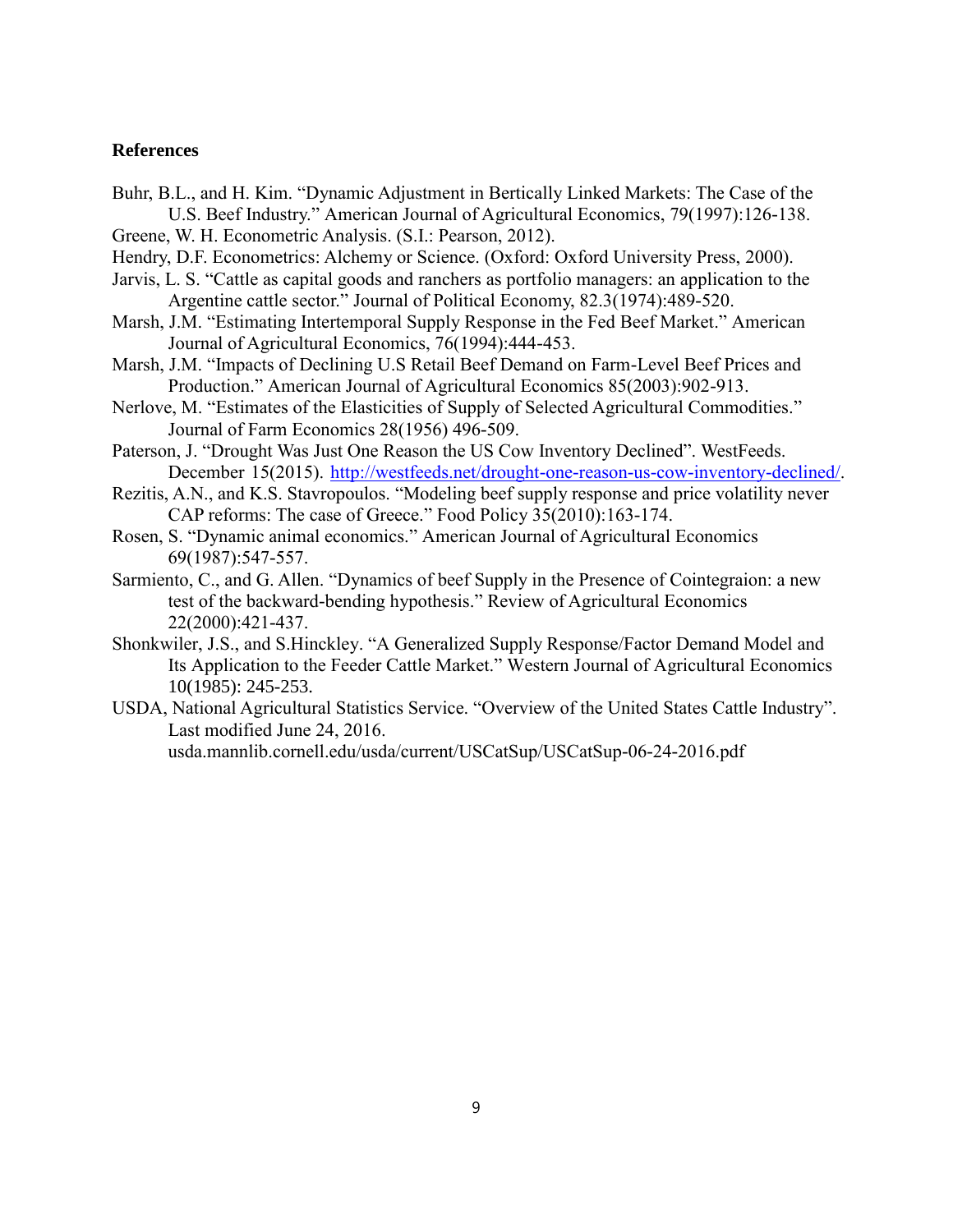# **Table 1. Data used in analysis**

| $QF^S$          | Quantity of fed steers and heifers marketed for slaughter, thousand head            |
|-----------------|-------------------------------------------------------------------------------------|
| OP <sup>D</sup> | Quantity of cattle paced on feed, U.S total, thousand head                          |
| <b>INV</b>      | Inventory of cattle on feed, U.S total, thousand head                               |
| PF              | Price of choice slaughter steers, Nebraska direct, 1100-1300 pounds, dollars per    |
|                 | hundredweight                                                                       |
| PP              | Price of feeder steers, Oklahoma city, 600-700 pounds, medium #1 frame, dollars per |
|                 | hundredweight                                                                       |
| PC              | Price of #2 yellow corn, Omaha, dollars per bushel                                  |
|                 | Six-month treasury bill                                                             |
| GDP             | Monthly GDP index                                                                   |
| Dum             | Monthly binary variables for seasonality                                            |
|                 |                                                                                     |

| Variables           | Level     | First difference |
|---------------------|-----------|------------------|
|                     | (p-value) | (p-value)        |
|                     | 0.00      |                  |
| $\frac{QF^S}{QP^D}$ | 0.00      |                  |
| <b>INV</b>          | 0.01      |                  |
| PF                  | 0.32      | 0.00             |
| PP                  | 0.59      | 0.00             |
| PC                  | 0.46      | 0.00             |
|                     | 0.21      | 0.00             |
| GDP                 | 0.95      | 0.00             |

**Table 2. Augmented Dickey-Fuller test results**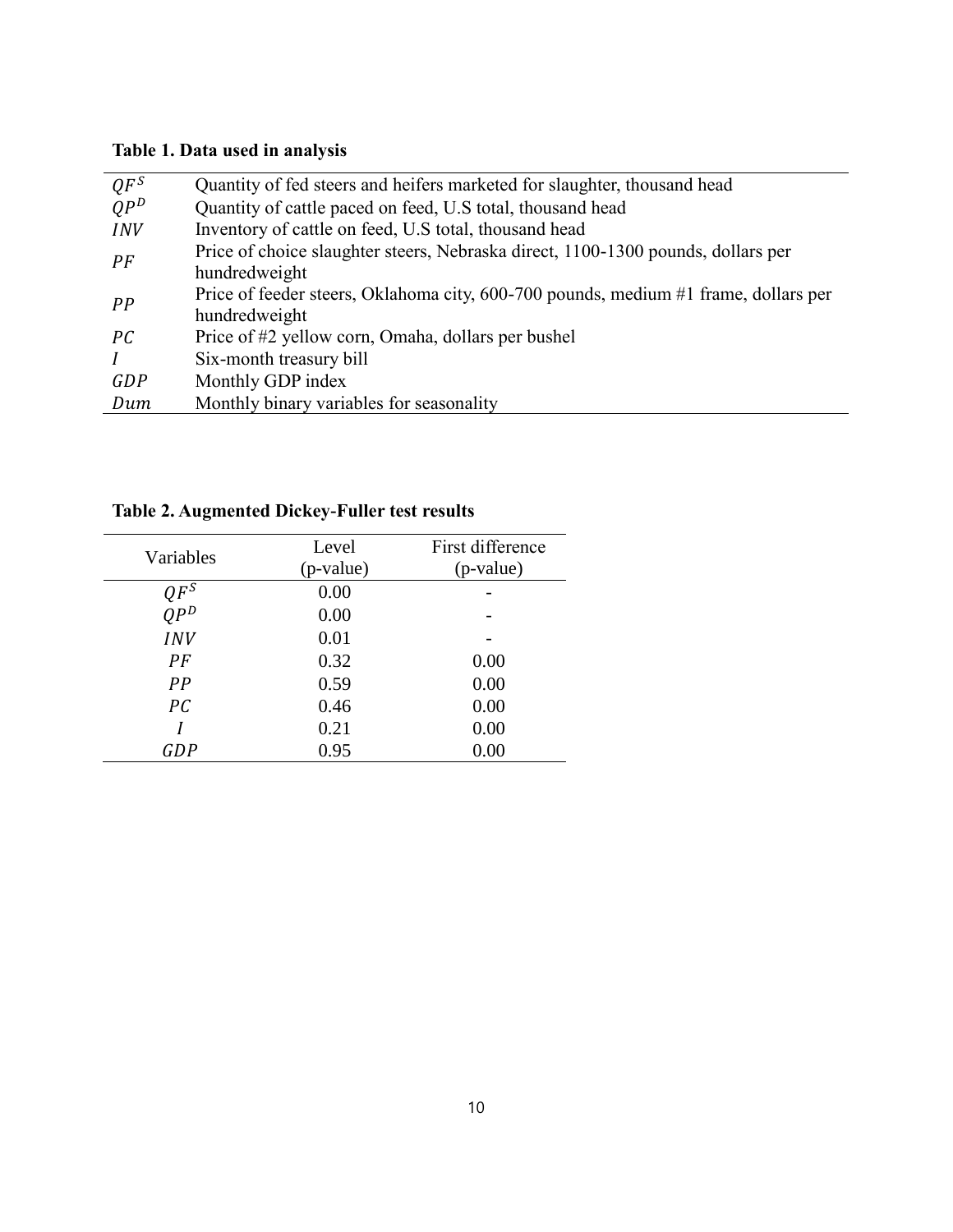| Fed cattle supply          |              |                | Feeder cattle demand |             |                   |
|----------------------------|--------------|----------------|----------------------|-------------|-------------------|
|                            | Coefficient  | Standard error |                      | Coefficient | Standard<br>error |
| Lagged dependent variable: |              |                |                      |             |                   |
| $QF_{t-1}^S$               | $-0.012$     | (0.101)        | $QP_{t-1}^D$         | $0.654***$  | (0.088)           |
| $QF_{t-2}^S$               | $0.304***$   | (0.086)        | $QP_{t-2}^D$         | $0.155**$   | (0.068)           |
| $QF_{t-3}^S$               | $0.449***$   | (0.090)        |                      |             |                   |
| Fed cattle price:          |              |                |                      |             |                   |
| $\Delta PF_t$              | 36.085***    | (13.368)       | $\Delta PF_t$        | 12.258**    | (5.340)           |
| $\Delta PF_{t-1}$          | $-14.755***$ | (3.812)        |                      |             |                   |
| Feeder cattle price:       |              |                |                      |             |                   |
| $\Delta PP_t$              | $-13.456**$  | (5.866)        | $\Delta PP_t$        | $-6.915$    | (6.408)           |
| $\Delta PP_{t-1}$          | 4.837*       | (2.518)        |                      |             |                   |
| Corn price:                |              |                |                      |             |                   |
| $\Delta PC_t$              | $-17.620$    | (38.492)       | $\Delta PC_t$        | 26.019      | (42.861)          |
| $\Delta PC_{t-1}$          | 1.291        | (36.818)       |                      |             |                   |
| $INV_t$                    | 0.031        | (0.088)        | $INV_t$              | $-0.394***$ | (0.098)           |
| $INV_{t-1}$                | 0.051        | (0.078)        | $INV_{t-1}$          | $0.347***$  | (0.092)           |
| $\Delta I_t$               | 5.856        | (75.318)       | $\Delta I_t$         | $-59.626$   | (56.896)          |
| $\Delta I_{t-1}$           | $-64.743$    | (82.199)       |                      |             |                   |
| $\triangle GDP_t$          | 0.151        | (0.132)        | $\triangle GDP_t$    | 0.177       | (0.132)           |
| $\triangle GDP_{t-1}$      | 0.027        | (0.130)        |                      |             |                   |
| Const                      | $-539.340$   | (333.192)      | Const                | 978.886***  | (271.778)         |

**Table 3. Estimated coefficients**

Note: I do not report results for the inventories and monthly dummies for conciseness. They are available upon request.

 $*p<0.1$ ,  $** p<0.05$ ,  $*** p<0.01$ 

|                      |           | Fed cattle price | Feeder cattle price | Corn price |
|----------------------|-----------|------------------|---------------------|------------|
|                      | <b>SR</b> | $1.813***$       | $-0.877**$          | $-0.031$   |
| Fed cattle supply    |           | (0.672)          | (0.383)             | (0.067)    |
|                      | LR        | $4.13***$        | $-2.166**$          | $-0.110$   |
|                      |           | (1.530)          | (1.026)             | (0.337)    |
|                      | <b>SR</b> | $0.707**$        | $-0.518$            | 0.052      |
| Feeder cattle demand |           | (0.308)          | (0.480)             | (0.086)    |
|                      | LR        | $2.045**$        | $-1.497$            | 0.151      |
|                      |           | (0.981)          | (1.448)             | (0.250)    |

Standard Errors in parenthesis

\*p<0.1, \*\* p<0.05, \*\*\* p<0.01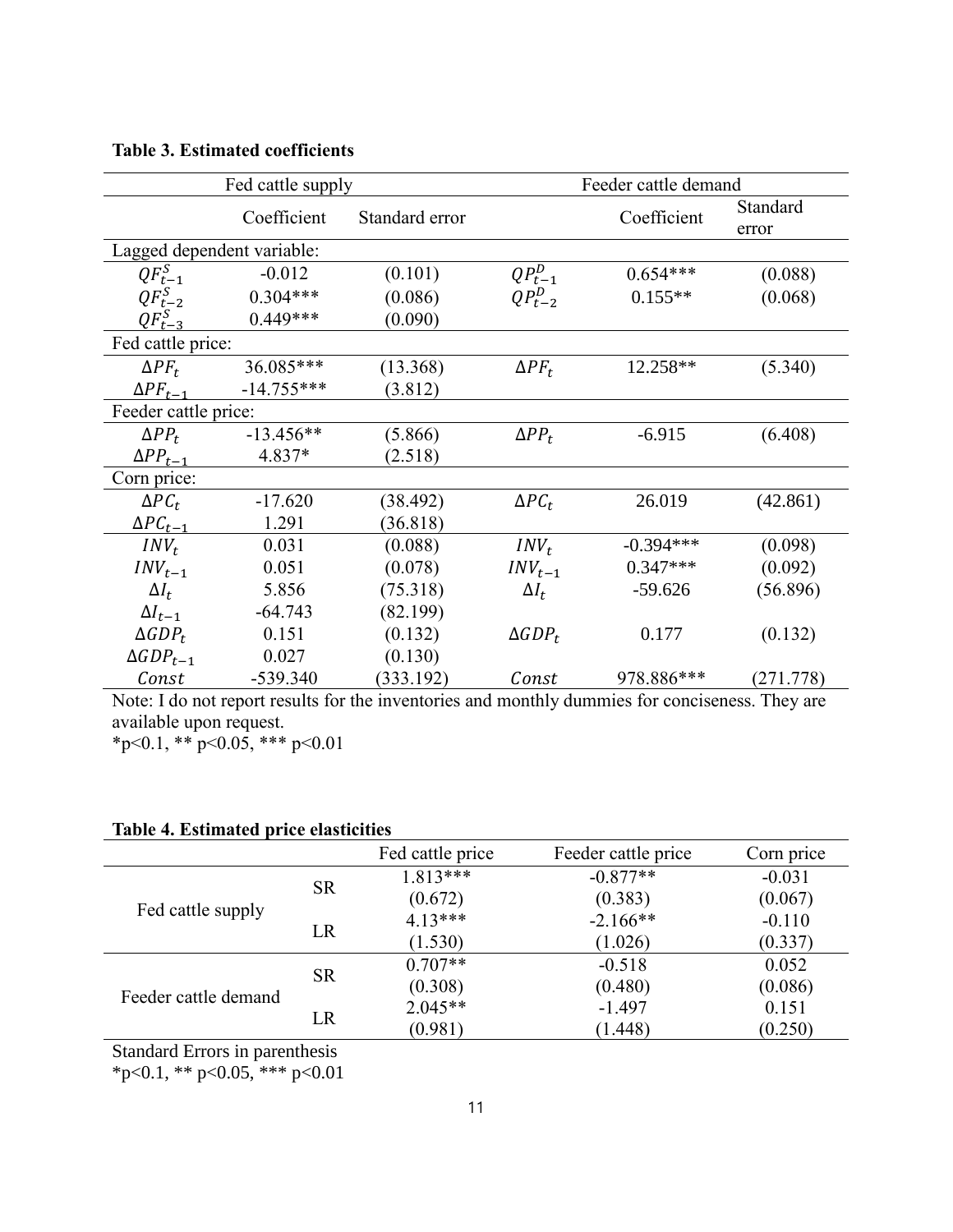|                      | Fed cattle supply          |                |                   | Feeder cattle demand |                |  |
|----------------------|----------------------------|----------------|-------------------|----------------------|----------------|--|
|                      | Coefficient                | Standard error |                   | Coefficient          | Standard error |  |
|                      | Lagged dependent variable: |                |                   |                      |                |  |
| $QF_{t-1}^S$         | $-0.051$                   | (0.107)        | $QP_{t-1}^D$      | $0.734***$           | (0.090)        |  |
| $QF_{t-2}^S$         | $0.341***$                 | (0.085)        | $QP_{t-2}^D$      | $0.140*$             | (0.065)        |  |
| $QF_{t-3}^S$         | $0.441***$                 | (0.087)        |                   |                      |                |  |
| Fed cattle price:    |                            |                |                   |                      |                |  |
| $\Delta PF_t$        | $30.351***$                | (11.203)       | $\Delta FPF_t$    | 23.765*              | (11.726)       |  |
| $\Delta PF_{t-1}$    | $-14.830***$               | (3.806)        |                   |                      |                |  |
| Feeder cattle price: |                            |                |                   |                      |                |  |
| $\Delta PP6_t$       | $-3.611**$                 | (1.692)        | $\Delta PP_t$     | $-8.685$             | (7.581)        |  |
| $\Delta PP6_{t-1}$   | 2.408                      | (1.640)        |                   |                      |                |  |
| Corn price:          |                            |                |                   |                      |                |  |
| $\Delta FPC6_t$      | $-15.637$                  | (29.461)       | $\Delta FPC_t$    | $-36.582$            | (60.203)       |  |
| $INV_t$              | 0.043                      | (0.088)        | $INV_t$           | $-0.425***$          | (0.095)        |  |
| $INV_{t-1}$          | 0.039                      | (0.077)        | $INV_{t-1}$       | $0.354***$           | (0.090)        |  |
| $\Delta I_t$         | $-32.564$                  | (74.592)       | $\Delta I_t$      | $-68.879$            | (56.380)       |  |
| $\Delta I_{t-1}$     | $-27.582$                  | (77.929)       |                   |                      |                |  |
| $\triangle GDP_t$    | 0.045                      | (0.128)        | $\triangle GDP_t$ | 0.139                | (0.124)        |  |
| $\Delta GDP_{t-1}$   | 0.022                      | (0.127)        |                   |                      |                |  |
| Const                | $-491.292$                 | (301.610)      | Const             | 1168.143***          | (265.237)      |  |

**Table 5. Estimated coefficients using futures prices** 

Note: I do not report results for the inventories and monthly dummies for conciseness. They are available upon request.

 $*p<0.1$ ,  $** p<0.05$ ,  $*** p<0.01$ 

# **Table 6. Estimated price elasticities using futures prices**

|                      |           | Fed cattle price | Feeder cattle price | Corn price |
|----------------------|-----------|------------------|---------------------|------------|
|                      | <b>SR</b> | $1.525***$       | $-0.232**$          | $-0.029$   |
|                      |           | (0.563)          | (0.109)             | (0.055)    |
| Fed cattle supply    | LR        | $2.901***$       | $-0.287$            | $-0.108$   |
|                      |           | (1.025)          | (0.441)             | (0.207)    |
|                      | <b>SR</b> | 1.366**          | $-0.651$            | $-0.079$   |
| Feeder cattle demand |           | (0.674)          | (0.568)             | (0.130)    |
|                      | LR        | 10.895           | $-5.188$            | $-0.630$   |
|                      |           | (11.347)         | (7.105)             | (1.281)    |

Standard Errors in parenthesis

\*p<0.1, \*\* p<0.05, \*\*\* p<0.001